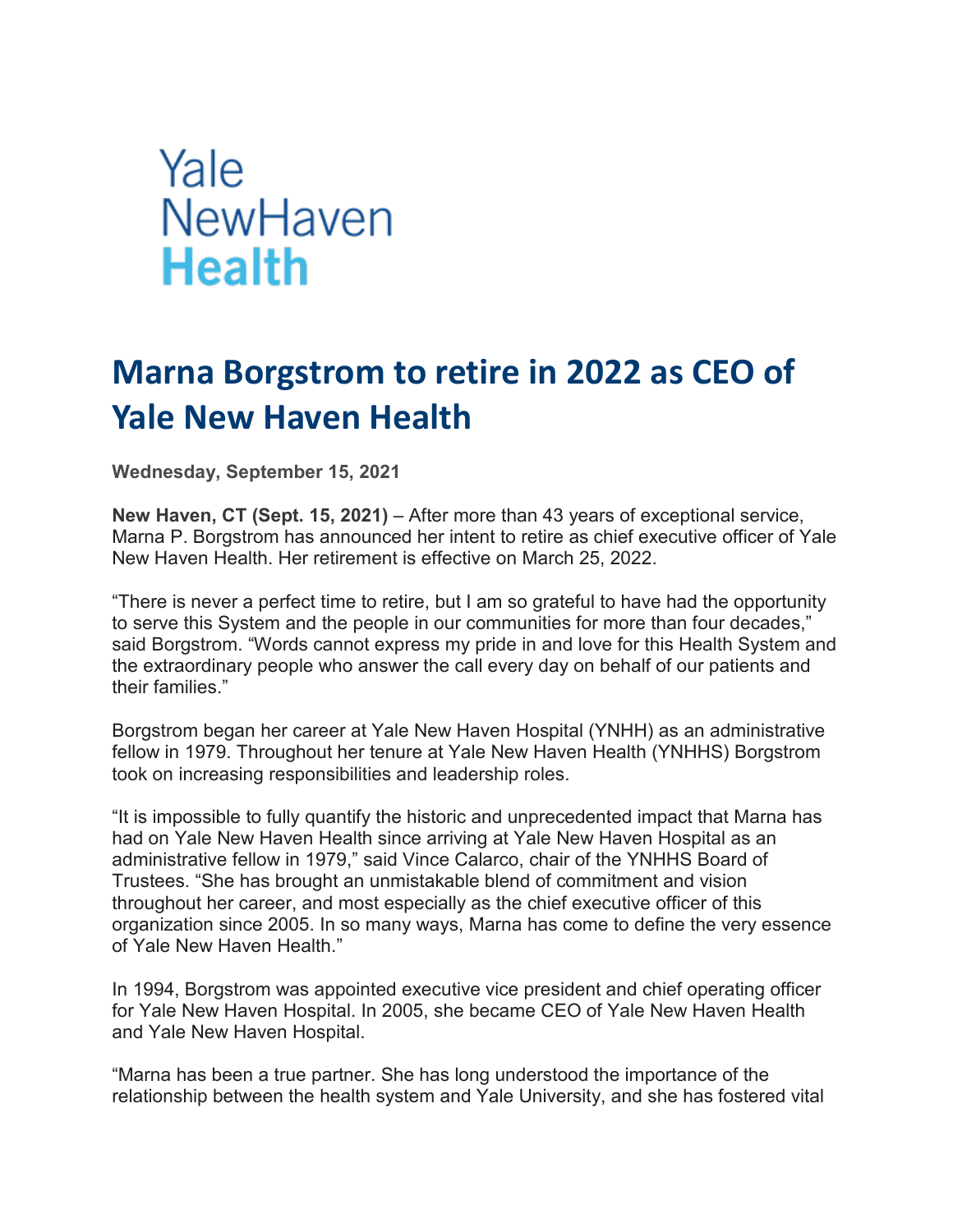collaborations with the Yale School of Medicine to improve patient care and advance medical and clinical research," said Peter Salovey, president, Yale University. "Her work has made a positive difference in our home city, across the state and throughout the nation."

"Marna's leadership throughout her entire career has been awe-inspiring," noted Mary Farrell, chair of the Yale New Haven Hospital Board of Trustees. "As the first woman to serve as CEO of Yale New Haven Health, she was not just a trailblazer, but she became an approachable and compassionate leader for all employees."

In 2020, Borgstrom faced one of her toughest challenges. Appointed by Governor Ned Lamont as a co-chair of the industry's response to COVID, Borgstrom led both System and statewide efforts to battle this historic pandemic. Throughout the pandemic, Borgstrom ensured that not a single employee was laid off and that frontline workers received bonuses for their remarkable efforts.

"When I became Governor, no one could foresee the enormous impact of COVID-19 on Connecticut," said Governor Ned Lamont. "In trying to navigate through this pandemic, I knew I had a friend who was an expert in the field to help me and our state respond, and that was Marna. She has been a partner since day one during some of the most trying times our state has ever seen. She offered balanced and thoughtful input and helped us most directly at our toughest moments. I wish her all the best on an extremely well deserved retirement."

Among the many accolades throughout her career, Borgstrom has been honored as recipient of the American Hospital Association Grassroots Champion Award, the Anti-Defamation League Torch of Liberty Award, The Greater New Haven Chamber of Commerce Community Leadership Award and Business New Haven's Business Person of the Year.

"Marna has been an iconic person in the community," said Erik Clemons, CEO of ConnCORP. "Her early and unbridled support for ConnCAT and so many other community driven initiatives, helped shape and redefine the relationship between Yale New Haven and the community in a real and positive way. She has created a long and lasting legacy here in New Haven and throughout the State of Connecticut."

"I have encountered very few people with innate leadership skills that Marna Borgstrom brings to the table. As a Trustee and as a CEO, Marna has long been a critical voice on the national level and has the deep respect and admiration of colleagues across the country," commented Rick Pollack, president and CEO of the American Hospital Association. "When she speaks her colleagues listen. She truly understands the essence of strong and lasting community relationships as well, as evidenced by Yale New Haven Hospital being honored by the Foster McGaw Prize in 2017."

"Marna is an exceptional leader who has shaped and improved healthcare in Connecticut," said Jennifer Jackson, CEO of the Connecticut Hospital Association. "She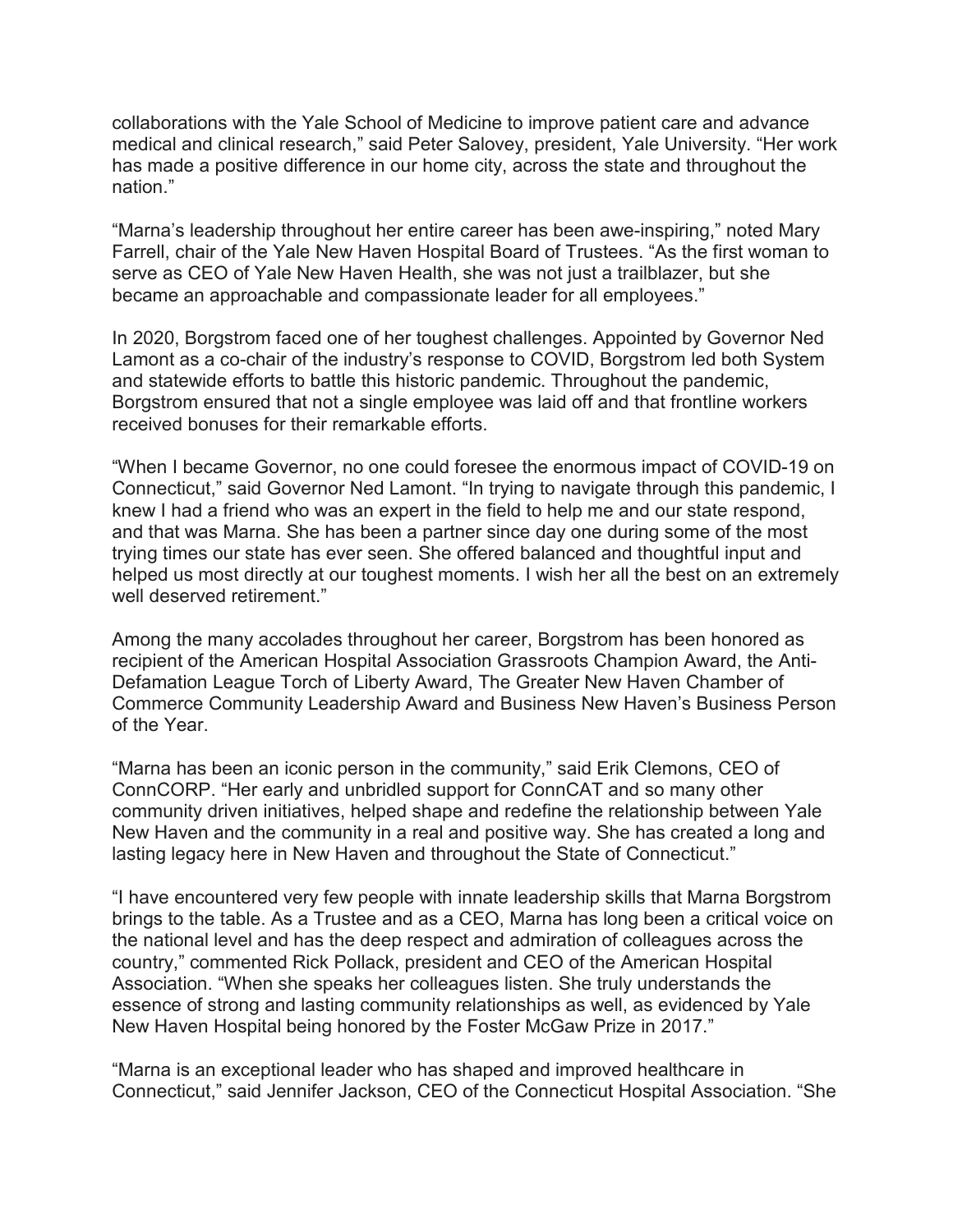is visionary, focused on Connecticut hospitals' shared commitment to providing the highest quality care throughout our state and improving the health of our communities. We will miss her gracious guidance and wise counsel."

Borgstrom has received honorary Doctor of Humane Letters from Quinnipiac University, Sacred Heart University and Albertus Magnus College, as well as a Doctor of Business Administration by the University of New Haven.

She has chaired the boards of the Healthcare Institute and the Coalition to Protect America's Health Care and is the past chair of Vizient, a Dallas, Texas-based health care company. She serves on several other boards including the Connecticut Hospital Association and New Haven Promise and has served on national healthcare boards such as the American Hospital Association and the Association of American Medical Colleges.

She received her undergraduate degree from Stanford University and was awarded a Master's of Public Health by Yale School of Public Health.

## Marna P. Borgstrom, CEO, Yale New Haven Health

Over the course of her more than 43 years of service, Marna Borgstrom has achieved countless accomplishments, including:

- Planning and the construction of the Yale New Haven Children's Hospital, which opened in 1992
- Planning and opening of the Smilow Cancer Hospital at Yale New Haven in 2009
- Creation of ambulatory facilities in Guilford, North Haven, Fairfield, Stamford and Old Saybrook
- Enhancing collaboration with Federally Qualified Health Centers, including the creation of the New Haven Primary Care Collaborative
- Growing the Yale New Haven Health System, including
	- Creation of the Northeast Medical Group in 2010
	- The integration of Yale New Haven Hospital and the Hospital of Saint Raphael in 2012, creating one of the largest hospitals in the United States
	- Affiliation of Lawrence + Memorial and Westerly Hospitals in 2016
	- The integration of Milford Hospital with Bridgeport Hospital in 2018
- A strong, mutually supportive relationship with colleagues at the Yale School of Medicine and Yale University
- The initiation of Yale New Haven Hospital's Neuroscience Center to be complete in 2027.

Since assuming her role as CEO in 2005: